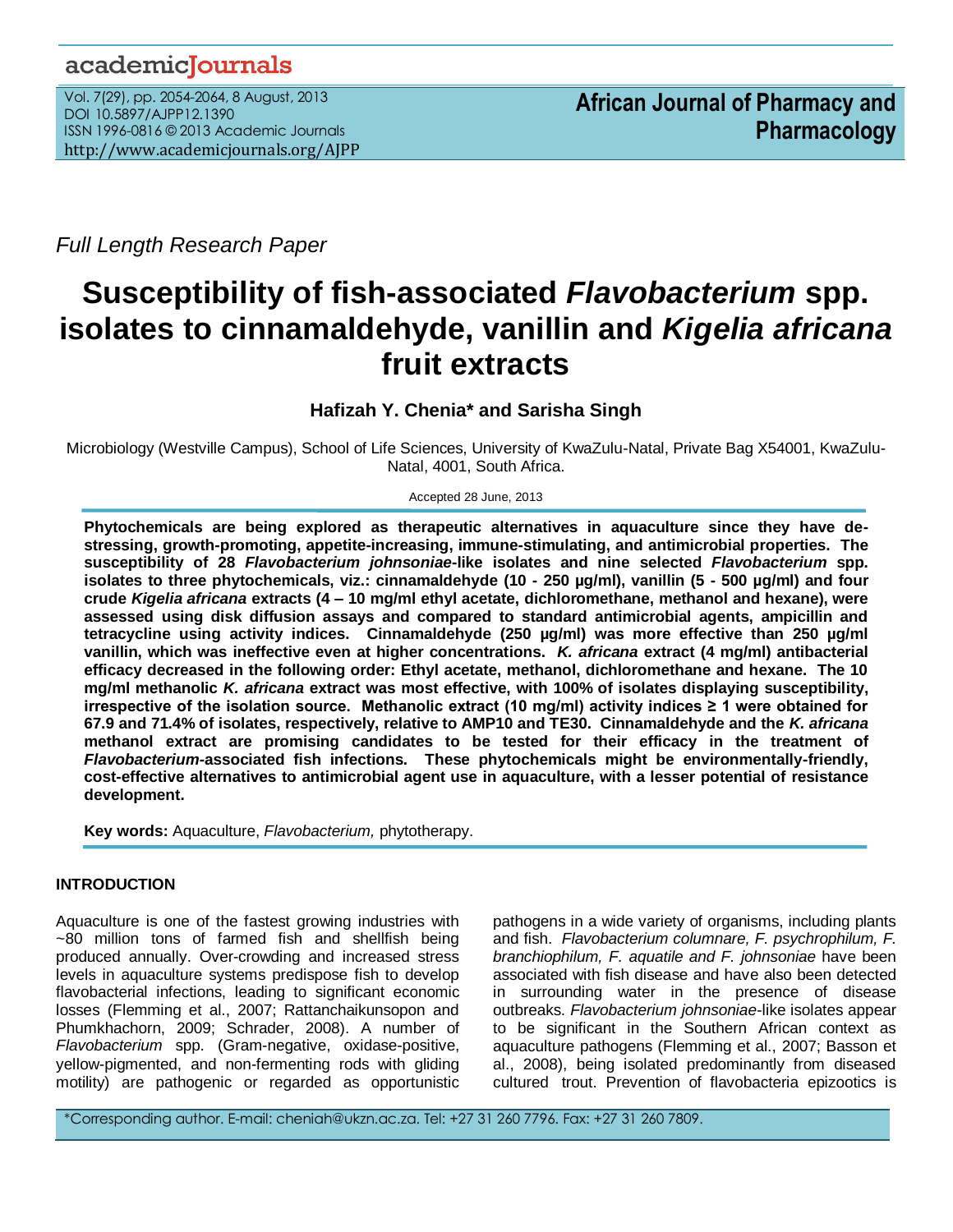hampered by the ubiquitous presence of *Flavobacterium* spp. in soils and waters and the identification of multidrug resistant strains (DeClerq *et al*., 2013), which makes control of flavobacterial disease outbreaks a significant challenge. *F. johnsoniae* isolates contain chromosomally located β-lactamase genes (Naas et al., 2003) and chloramphenicol-inducible resistance-nodulation-division family multidrug efflux pump system, FmeABC1 (Clark et al., 2009).

Thus the appropriate choice of effective antimicrobial agents for treatment of *Flavobacterium* spp. is challenging due to their decreased susceptibility to many antimicrobial agents (Clark et al., 2009). Although these infections may be resolved using synthetic antimicrobial agents, the dangers of multi-drug resistance, environmental pollution, residues in fish and the need for organic aquaculture has stimulated the search for bioactive materials from plants that have potent antimicrobial/anti-virulence activity (Chakraborty and Hancz, 2011).

Phytochemicals are plant-derived compounds, which based on their chemical structure, can principally be categorized into alkaloids, flavonoids, pigments, phenolics, terpenoids, steroids and essential oils. Phytochemicals have multiple effects, with the antibacterial active components of plants being able to lyse the cell wall, block protein synthesis and DNA synthesis (Chakraborty and Hancz, 2011), while the anti-virulence components inhibit enzyme secretions and interfere with the signaling mechanisms of the quorum sensing pathway (Chenia, 2013; Packiavathy et al., 2012). Cinnamaldehyde or 3 phenyl-2-propenal occurs naturally in the bark and leaves of cinnamon trees of the genus *Cinnamomum*. This potent aromatic compound, with GRAS status, demonstrates a broad spectrum of antimicrobial activity (Nuryastuti et al., 2009).Cinnamaldehyde acts by inhibiting the proton motive force, respiratory chain, electron transfer and substrate oxidation, resulting in uncoupling of oxidative phosphorylation, inhibition of active transport, loss of pool metabolites, and disruption of synthesis of DNA, RNA, proteins, lipids, and polysaccharides. The resulting extensive leakage from bacterial cells or the exit of critical molecules and ions leads to cell death (Nuryastuti et al., 2009).

Vanillin (4-hydroxy-3-methoxybenzaldehyde) is a major component of natural vanilla, (a widely used flavoring material with GRAS status), obtained from the bean of the tropical orchid *Vanilla planifolia* (Kappachery et al., 2010). The mode of action of the phenylpropene phenolic aldehyde, vanillin, is not well understood, but it appears to be bacteriostatic. The inhibitory action of vanillin on *E. coli, Lactobacillus plantarum* and *Listeria innocua* cells was due to its ability to negatively affect cell membrane integrity, which resulted in a loss of the ion gradient, pH homeostasis and an inhibition of respiration (Fitzgerald et al., 2004). *Kigelia africana* (Lam.) Benth., commonly known as the sausage tree, of the *Bignoniaceae* family is found in South, Central and West Africa. This plant is

used against dysentery, venereal diseases and as a topical application on wounds and abscesses in many African countries. The antimicrobial properties of *K. africana* leaves, fruits and stem-bark against Gramnegative and Gram-positive bacteria (Grace et al., 2002; Eldeen and Van Staden, 2007; Jeyachandran and Mahesh, 2007; Shai *et al*., 2008; Saini et al., 2009) and the anti-quorum sensing potential of *K. africana* fruit extracts (Chenia, 2013) have been investigated, giving credence to the use of this plant in traditional medicine. Plant-based antimicrobials provide a vast untapped source of natural antimicrobial agents with potential therapeutic use in fish culture practice because they may be used for the effective treatment of infectious fish diseases; enhancing fish health and food safety and quality while conserving the aquatic environment (Chakraborty and Hancz, 2011). Thus, screening and proper evaluation of phytochemicals in medicinal plants that may be both sustainable and environmentally-acceptable, could offer possible alternatives to chemotherapeutic agents, reducing the side-effects of applying antimicrobial agents

and the cost of therapy. Therefore, this study investigated the antimicrobial activity and efficacy of the phytochemicals cinnamaldehyde, vanillin and four crude *K. africana* fruit extracts on selected *Flavobacterium* spp. type strains, as well as 28 *F. johnsoniae*-like isolates from diverse South African aquaculture systems.

## **MATERIALS AND METHODS**

## **Maintenance of bacterial isolates**

Twenty-eight *F. johnsoniae*-like isolates previously isolated from moribund or healthy koi carp, longfin eel, trout and aquaculture tank biofilms (Flemming et al., 2007) were screened for susceptibility (Table 1). An additional nine *Flavobacterium* spp. strains from culture collections were also screened, viz., *F. aquatile* ATCC 11947<sup>T</sup> , *F. columnare* C#2, *F. flevense* ATCC 27944<sup>T</sup> , *F. johnsoniae* NCIMB 11054 (a), *F. johnsoniae* NCIMB 11054 (b), *F. johnsoniae* ATCC 17061<sup>T</sup> (UW101), *F. pectinovorum* ATCC 19366<sup>T</sup> , *F. psychrophilum* ATCC 49510, *F. psychrophilum* FPC830 (Table 1). All *Flavobacterium* spp. isolates were maintained on enriched Anacker and Ordal's (EAO) agar plates and stored at 4°C and for long-term storage in EAO broth containing 20% glycerol at -70°C (Flemming et al., 2007).

#### **Preparation of crude fruit extracts**

*K. africana* fruits were collected around the Westville Campus of University of KwaZulu-Natal. A voucher specimen of the *K. africana* plant (voucher specimen Chenia 1) is archived in the Ward Herbarium, University of KwaZulu-Natal, Westville campus (International herbarium acronym UDW). The material was chopped, oven-dried at 60°C, milled and stored in polythene bags at 4°C. Crude extracts were prepared by sequential exhaustive extraction with ethyl acetate, dichloromethane, methanol and hexane by maceration and continuous shaking on an orbital shaker at room temperature for 48 h (Kiplimo et al., 2011). Solvent extracts were concentrated using a vacuum rotary evaporator, dried, dissolved in dimethylsulfoxide (DMSO) to a final concentration of 100 mg/ml and stored at 4°C.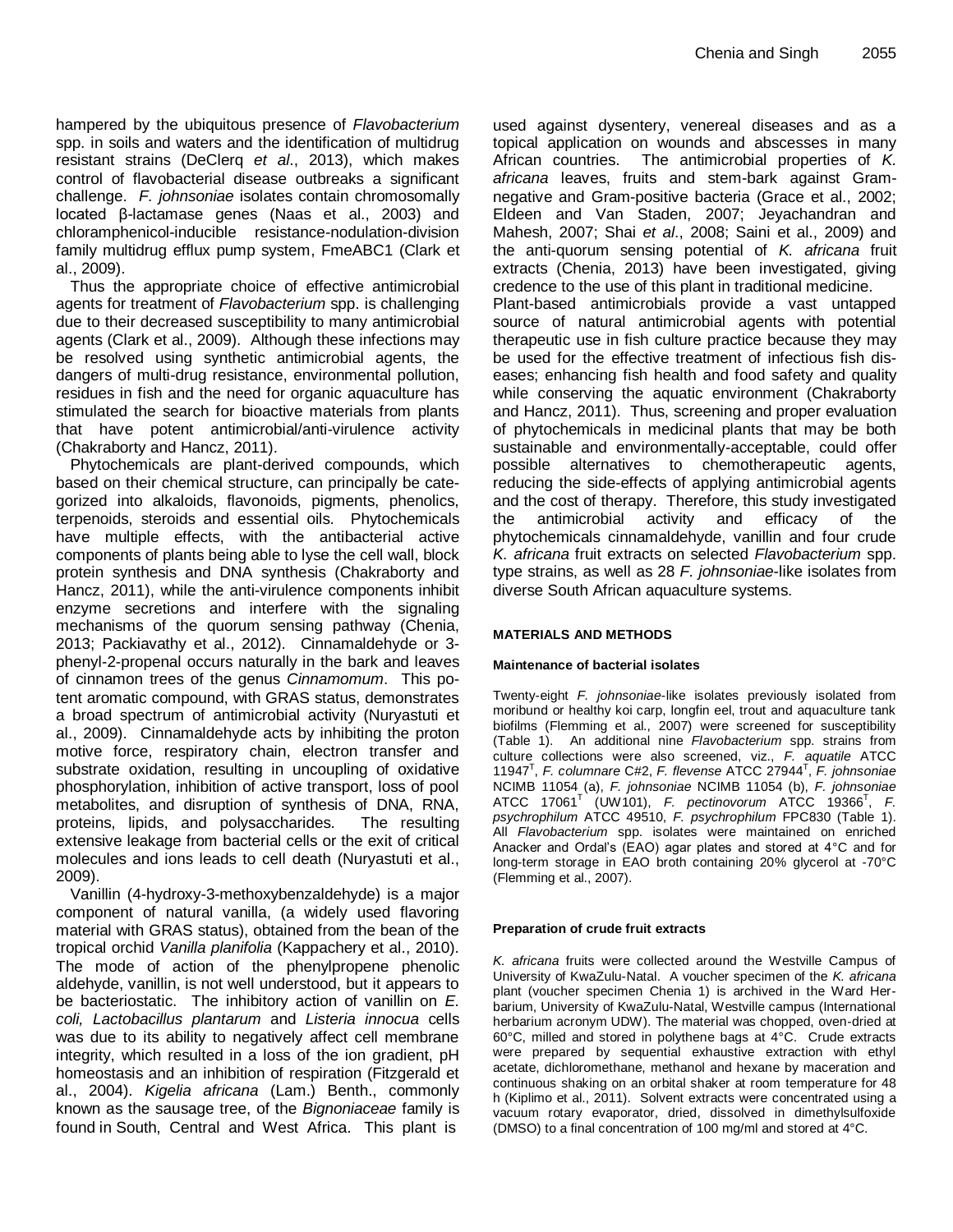| <b>Isolates</b>                         | <b>Source</b> | C 125       | C <sub>250</sub> | V250        | $V$ 500 $*$ | EX 1 | $EX 2^*$ | $EX 3$ <sup>*</sup> | EX 3 (10 mg/ml) | EX $4^{\overline{x}}$ | AMP10    | <b>TE30</b> |
|-----------------------------------------|---------------|-------------|------------------|-------------|-------------|------|----------|---------------------|-----------------|-----------------------|----------|-------------|
| F. aquatile ATCC 11947 <sup>T</sup>     |               | $\Omega$    | 8                | 8           | 8           | 18   | 18       | 13                  | 23              | 9                     | 0        | 30          |
| F. columnare C#2                        |               | 12          | 14               | 10          | 17          | 22   | 22       | 12                  | 30              | 11                    | 46       | 42          |
| F. flevense ATCC 27944 <sup>T</sup>     |               | $\Omega$    | 0                | 9           | 9           | 18   | 16       | 12                  | 26              | 10                    | 8        | 25          |
| F. johnsoniae NCIMB 110546(a)           |               | 8           | 11               | 9           | 17          | 15   | 14       | 12                  | 22              | 13                    | $\Omega$ | 16          |
| F. johnsoniae NCIMB 110546(b)           |               | 18          | 20               | 9           | 9           | 17   | 14       | 12                  | 26              | 34                    | 24       | 34          |
| F. johnsoniae ATCC 17061 <sup>T</sup>   |               | 0           | 0                | 13          | 18          | 15   | 12       | 14                  | 25              | 0                     | 13       | 28          |
| F. pectinovorum ATCC 19366 <sup>T</sup> |               | $\mathbf 0$ | 12               | $\mathbf 0$ | $\Omega$    | 13   | 10       | 15                  | 22              | 0                     | 0        | 20          |
| F. psychrophilum ATCC 49510             |               | $\Omega$    | 0                | $\mathbf 0$ | $\mathbf 0$ | 13.5 | 11       | 11                  | 20              | 0                     | 6        | 10.5        |
| F. psychrophilum FPC830                 |               | $\Omega$    | 0                | 8           | 8           | 11   | 9        | 13                  | 17              | $\mathbf 0$           | $\Omega$ | 10          |
|                                         |               |             |                  |             |             |      |          |                     |                 |                       |          |             |
| <b>YO12</b>                             | Trout         | $\pmb{0}$   | 0                | 8           | 9           | 12.5 | 11       | 10                  | 23              | 9                     | 12       | 30          |
| <b>YO15</b>                             | Trout         | $\mathbf 0$ | 38               | 0           | 15.5        | 12.5 | 13       | 12                  | 30              | 11                    | 14       | 24.5        |
| <b>YO19</b>                             | Trout         | $\Omega$    | 0                | $\mathbf 0$ | 0           | 27   | 18       | 11                  | 34              | 0                     | 20       | 40.5        |
| <b>YO20</b>                             | Koi carp      | $\Omega$    | 0                | 8           | 8           | 18   | 12       | 11                  | 22              | 9                     | 34       | 18          |
| <b>YO21</b>                             | Trout         | $\Omega$    | $\Omega$         | 8           | 8           | 11   | 14       | 10                  | 25.5            | 0                     | 13       | 19          |
| <b>YO26</b>                             | Trout         | $\Omega$    | $\overline{0}$   | $\Omega$    | $\Omega$    | 11.5 | 11.5     | 12                  | 22.5            | 11                    | 14.5     | 25          |
| <b>YO34</b>                             | Trout         | $\Omega$    | 12               | $\Omega$    | $\Omega$    | 18.5 | 11       | 11                  | 29.5            | 0                     | 16       | 29.5        |
| <b>YO35</b>                             | Trout         | $\mathbf 0$ | 0                | $\mathbf 0$ | 0           | 29   | 38       | 10                  | 44              | 0                     | 11.5     | 31          |
| <b>YO38</b>                             | Trout         | $\mathbf 0$ | 11               | $\mathbf 0$ | $\mathbf 0$ | 10.5 | 11       | 11                  | 24.5            | 10                    | 12.5     | 19.5        |
| <b>YO45</b>                             | Trout         | $\mathbf 0$ | 10               | 8           | 8           | 13   | 12       | 10                  | 28              | 11                    | 13       | 21          |
| <b>YO49</b>                             | Trout         | $\mathbf 0$ | 0                | $\mathbf 0$ | $\Omega$    | 11   | 9        | 12                  | 27              | 0                     | 13.5     | 20          |
| <b>YO50</b>                             | Trout         | $\Omega$    | 0                | $\Omega$    | 0           | 11   | 9        | 12                  | 20              | 10                    | 0        | 10          |
| <b>YO51</b>                             | Trout         | $\Omega$    | 33               | 12.5        | 22          | 15   | 12.5     | 15                  | 28              | 13                    | $\Omega$ | 26          |
| <b>YO52</b>                             | Koi carp      | 0           | 0                | 0           | $\mathbf 0$ | 11.5 | 10       | 11                  | 23.5            | 0                     | 24.5     | 14          |
| <b>YO53</b>                             | Koi carp      | 0           | 0                | 0           | 0           | 11   | 9        | $\mathbf 0$         | 29              | 10                    | 15.5     | 21          |
| <b>YO54</b>                             | Koi carp      | $\Omega$    | $\Omega$         | $\Omega$    | $\Omega$    | 23   | 26       | 14                  | 29              | 0                     | 19.5     | 23.5        |
| <b>YO55</b>                             | Koi carp      | $\Omega$    | $\Omega$         | $\Omega$    | $\Omega$    | 21.5 | 10       | 13                  | 28.5            | 9                     | 16.5     | 22.5        |
| <b>YO56</b>                             | Koi carp      | $\Omega$    | 16               | $\Omega$    | $\Omega$    | 19   | 13       | 8                   | 38              | 10                    | 19       | 19          |
| <b>YO57</b>                             | Longfin eel   | 14.5        | 22.5             | 11          | 12          | 10   | $\Omega$ | 15                  | 23              | 11                    | 0        | 17.5        |
| <b>YO59</b>                             | Longfin eel   | $\mathbf 0$ | 0                | 0           | 0           | 0    | 0        | 15                  | 18.5            | 0                     | 0        | 10          |
| YO60                                    | Longfin eel   | $\Omega$    | 0                | $\Omega$    | $\mathbf 0$ | 11.5 | 8.5      | 13                  | 23              | 0                     | $\Omega$ | 14          |
| <b>YO61</b>                             | Longfin eel   | $\Omega$    | $\Omega$         | $\Omega$    | $\Omega$    | 13.5 | 9.5      | 15                  | 24.5            | 13                    | $\Omega$ | 21.5        |
| <b>YO62</b>                             | Longfin eel   | $\Omega$    | 17               | $\Omega$    | $\mathbf 0$ | 17.5 | 12       | 13                  | 26              | 12                    | 19       | 31          |
| YO63                                    | Longfin eel   | $\Omega$    | 0                | 9           | 9           | 11.5 | 7.5      | 14                  | 22.5            | 9                     | 18       | 24          |
| <b>YO64</b>                             | Longfin eel   | $\Omega$    | $\Omega$         | 9           | 9           | 16   | 13.5     | 10                  | 28              | 9                     | 17       | 31          |

**Table 1.** Zones of inhibition (mm) obtained with cinnamldehyde, vanillin and four crude *Kigelia africana* extracts as well as standard antimicrobial agents, ampicillin and tetracycline, against fish-associated *F. johnsoniae*-like isolates.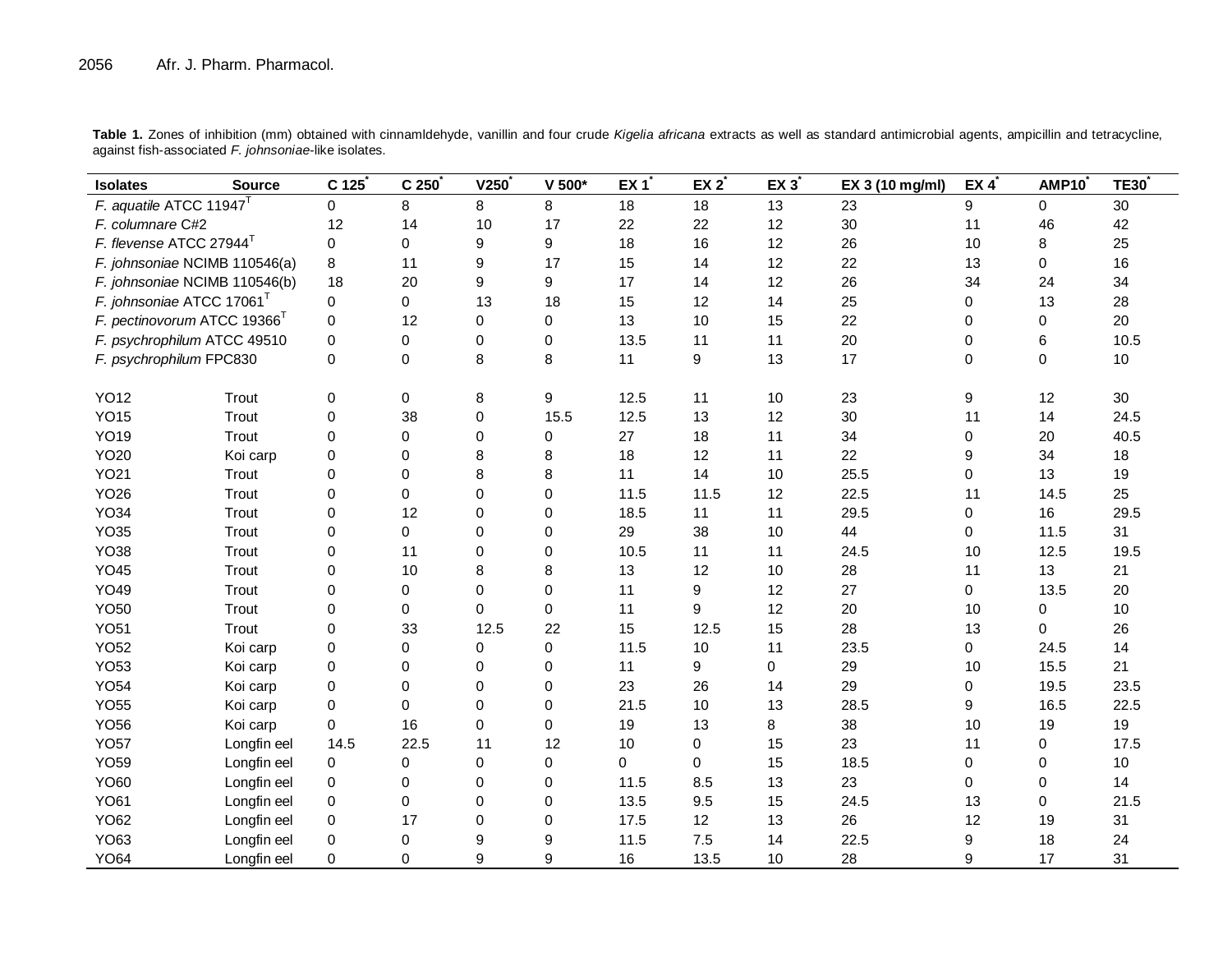**Table 1.** Contd.

| YO65               | <b>Biofilm</b> | 30     | 37.5 | 0 | 15.5 |      | 13   | 12 | 21   | 13 | 13   | 28 |
|--------------------|----------------|--------|------|---|------|------|------|----|------|----|------|----|
| YO66               | <b>Biofilm</b> | ັ      |      |   |      | 14   | 16   | 14 | 26   |    | 15.5 | 16 |
| <b>YO67</b>        | <b>Biofilm</b> | ⌒<br>v | 16.5 | a |      | 11.5 | 10.5 | 13 | 23.5 |    |      | 26 |
| E. coli ATCC 25922 |                |        | 10   |   |      |      |      |    | 10   |    | 22   | 28 |

\*C 125, cinnamaldehyde 125 μg/ml; C 250, cinnamaldehyde 250 μg/ml; V 250, vanillin 250 μg/ml; V 500, vanillin 500 μg/ml; EX 1, 4 mg/ml *K. africana* ethyl acetate extract; EX 2, 4 mg/ml *K. africana* dichloromethane extract; EX 3, 4 mg/ml and 10 mg/ml *K. africana* methanol extract; EX 4, 4 mg/ml *K. africana* hexane extract; AMP10, 10 µg/ml ampicillin; TE30: 30 µg/ml tetracycline.

#### **Antimicrobial susceptibility testing**

Antimicrobial susceptibility to cinnamaldehyde, vanillin and four crude *K. africana* fruit extracts were determined using the disc diffusion method. Blank discs (MAST, UK) were impregnated with 10 µl DMSO; 10, 25, 125 and 250 µg/ml of cinnamaldehyde (Sigma); 5, 25, 250, 400 and 500 µg/ml of vanillin (Sigma) and crude *K. africana* ethyl acetate (EX 1, 4 mg/ml), dichloromethane (EX 2, 4 mg/ml) methanol (EX 3, 4 mg/ml and 10 mg/ml), hexane (EX 4, 4 mg/ml) extracts and allowed to dry.

Bacterial isolates were grown overnight on EAO agar plates at 26°C and the turbidity of cell suspensions were adjusted equivalent to that of a 0.5 McFarland standard. These were used to inoculate dilute (1/10) Mueller-Hinton (MH) agar plates by streaking swabs over the entire agar surface followed by the application of the respective phytochemical extract discs (CLSI, 2007). Plates were then incubated for 21 h at 26°C. Testing was done in duplicate and ampicillin (AMP10; 10 µg/ml) and tetracycline (TE30; 30 µg/ml) discs were used as standard antimicrobial agent controls. Zone diameters were determined and averaged. The following zone diameter criteria were used to assign susceptibility or resistance to phytochemicals tested: Susceptible (S)  $\geq$  15 mm, Intermediate (I) = 11 - 14 mm, and Resistant  $(R) \le 10$  mm (Chenia, 2013). Criteria for assigning susceptibility or resistance to AMP10 was as follows: (S) ≥ 17 mm, (I) = 14 to 16 mm, (R) ≤ 13 mm, while those for TE30 were: (S)  $\geq$  19 mm, (I) 15 to 18 mm, (R)  $\leq$ 14 mm (CLSI, 2007).

Activity indices of each extract were calculated by comparing zones of inhibition obtained with each of the extracts with those obtained with the standard antimicrobial agents, ampicillin and tetracycline. The following equation was used: Relative activity index (RAI) = Inhibition diameter (mm) with test extract**/**Inhibition diameter (mm) with standard antimicrobial agent (Jeyachandran and Mahesh, 2007).

#### **Statistical analysis**

The variations between experiments were estimated by standard deviations, and statistical significance of changes was estimated by one way repeated measures analysis of variance, with  $p \le 0.05\%$  being regarded as statistically significant (SigmaStat V3.5, Systat Software, Inc, CA, USA).

# **RESULTS**

Ampicillin zone diameters ranged from 0 to 46 mm (Table 1) for selected *Flavobacterium* spp. Isolates, with 66.67% (6/9) of isolates demonstrating resistance (Table 2). Zone diameters of 0 to 34 mm were obtained with *F. johnsoniae*-like isolates (Table 1), with 46.43% (13/28) displaying resistance (Table 3). With tetracycline, zone diameters of selected *Flavobacterium* spp. isolates ranged from 10 to 42 mm (Table 1), of which 66.67% (6/9) were susceptible (Table 2). *F. johnsoniae*like isolates produced tetracycline zones ranging from 10 to 40.5 mm (Table 1), with 75% (21/28) displaying susceptibility (Table 3).Concentrationdependent differences were observed in the antimicrobial effects of cinnamaldehyde and

vanillin against the nine selected *Flavobacterium* spp. isolates and the 28 *F. johnsoniae*-like isolates (Tables 2 and 3). All isolates were resistant to 10 and 25 μg/ml of cinnamaldehyde (Tables 2 and 3); with no zones of inhibition being observed for selected *Flavobacterium* spp. isolates as well as *F. johnsoniae*-like isolates. Although zones of inhibition were observed with 125 and 250 μg/ml of cinnamaldehyde (Table 1); > 50% of the selected *Flavobacterium* spp. isolates as well as *F. johnsoniae*-like isolates demonstrated resistance (Tables 2 and 3).

Resistance was also observed to 5 and 25 μg/ml of vanillin (Tables 2 and 3), with no zones of inhibition being observed for both selected *Flavobacterium* spp. isolates as well as *F. johnsoniae*-like isolates. Although zone diameters ranged from 0 to 13 mm for *Flavobacterium* spp. isolates with 250 μg/ml of vanillin, only the *F johnsoniae* ATCC 17061<sup>T</sup> isolate displayed intermediate resistance. With 250 μg/ml of vanillin, 92.86% (26/28) of*.* the *F. johnsoniae*-like isolates demonstrated resistance (Table 3), with zone diameters ranging from 0 to 12.5 mm. Similarly for 400 and 500 μg/ml of vanillin, 66.67% (6/9) of selected *Flavobacterium* spp. isolates (Table 2) and 85.71% (24/28) of *F. johnsoniae*-like isolates (Table 3) demonstrated resistance, respectively. At 250 μg/ml, cinnamaldehyde was more effective as an antimicrobial agent than 250 μg/ml vanillin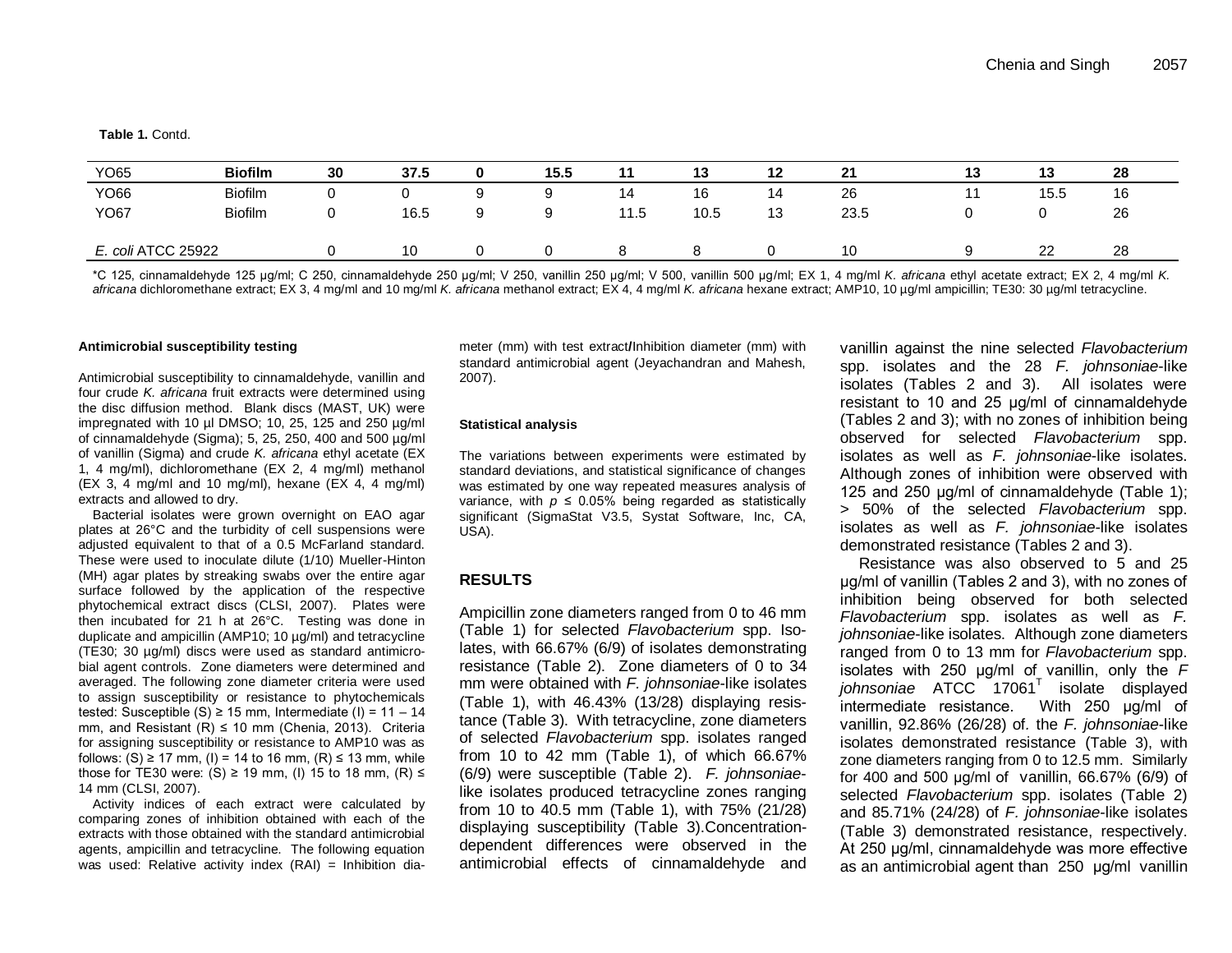|                        | % Susceptibility/resistance phenotype (number of isolates) |              |                  |  |  |  |  |  |  |  |  |
|------------------------|------------------------------------------------------------|--------------|------------------|--|--|--|--|--|--|--|--|
| Phytochemical          | <b>Susceptible</b>                                         | Intermediate | <b>Resistant</b> |  |  |  |  |  |  |  |  |
| <b>DMSO</b>            | 0                                                          | 0            | 100 (9/9)        |  |  |  |  |  |  |  |  |
|                        |                                                            |              |                  |  |  |  |  |  |  |  |  |
| Cinnamaldehyde (µg/ml) |                                                            |              |                  |  |  |  |  |  |  |  |  |
| 10                     | 0                                                          | $\Omega$     | 100 (9/9)        |  |  |  |  |  |  |  |  |
| 25                     | 0                                                          | 0            | 100 (9/9)        |  |  |  |  |  |  |  |  |
| 125                    | 11.11(1/9)                                                 | 11.11(1/9)   | 77.78 (7/9)      |  |  |  |  |  |  |  |  |
| 250                    | 11.11(1/9)                                                 | 33.33(3/9)   | 55.56 (5/9)      |  |  |  |  |  |  |  |  |
|                        |                                                            |              |                  |  |  |  |  |  |  |  |  |
| Kigelia africana       |                                                            |              |                  |  |  |  |  |  |  |  |  |
| 4 mg/ml $EX 1^*$       | 66.67 (6/9)                                                | 33.33(3/9)   | 0                |  |  |  |  |  |  |  |  |
| 4 mg/ml $EX 2^*$       | 33.33 (3/9)                                                | 44.44 (4/9)  | 22.22 (2/9)      |  |  |  |  |  |  |  |  |
| 4 mg/ml $EX 3^7$       | 11.11(1/9)                                                 | 88.89 (8/9)  | 0                |  |  |  |  |  |  |  |  |
| 10 mg/ml $EX 3^"$      | 100 (9/9)                                                  | 0            | 0                |  |  |  |  |  |  |  |  |
| 4 mg/ml $EX 4^*$       | 11.11(1/9)                                                 | 22.22 (2/9)  | 66.67 (6/9)      |  |  |  |  |  |  |  |  |
|                        |                                                            |              |                  |  |  |  |  |  |  |  |  |
| Vanillin (µg/ml)       |                                                            |              |                  |  |  |  |  |  |  |  |  |
| 5                      | 0                                                          | $\Omega$     | 100 (9/9)        |  |  |  |  |  |  |  |  |
| 25                     | 0                                                          | 0            | 100 (9/9)        |  |  |  |  |  |  |  |  |
| 250                    | 0                                                          | 11.11(1/9)   | 88.89 (8/9)      |  |  |  |  |  |  |  |  |
| 400                    | 33.33 (3/9)                                                | 0            | 66.67 (6/9)      |  |  |  |  |  |  |  |  |
| 500                    | 33.33 (3/9)                                                | $\Omega$     | 66.67 (6/9)      |  |  |  |  |  |  |  |  |
|                        |                                                            |              |                  |  |  |  |  |  |  |  |  |
| Ampicillin (AMP10)     | 22.22 (2/9)                                                | 11.11(1/9)   | 66.67 (6/9)      |  |  |  |  |  |  |  |  |
| Tetracycline (TE30)    | 66.67 (6/9)                                                | 11.11(1/9)   | 22.22 (2/9)      |  |  |  |  |  |  |  |  |

**Table 2.** Susceptibility analysis of nine selected *Flavobacterium* spp. isolates to phytochemical extracts and standard antimicrobial agents.

\*EX 1, *K. africana* ethyl acetate extract; EX 2, *K. africana* dichloromethane extract; EX 3, *K. africana* methanol extract; EX 4, *K. africana* hexane extract.

or even the higher 400 to 500 μg/ml concentrations.

Selected *Flavobacterium* spp. isolates had zone diameters ranging from 11 to 22 mm (Table 1) with *K. africana* ethyl acetate EX 1 and 66.67% (6/9) of these isolates demonstrated susceptibility (Table 2). Ethyl acetate EX 1 zone diameters for *F. johnsoniae*-like isolates ranged from 0 to 29 mm (Table 1), with 35.71% (10/28) of isolates demonstrating susceptibility (Table 3). Zone diameters for selected *Flavobacterium* spp. isolates ranged from 9 to 22 mm with the dichloromethane EX 2 (Table 1), with 22.22% (2/9) of isolates displaying susceptibility (Table 2). For *F. johnsoniae*-like isolates, zones of inhibition with dichloromethane EX 2 ranged from 0 to 38 mm (Table 1), with 14.29% (4/28) of isolates demonstrating susceptibility (Table 3). With *K. africana* methanol extract EX 3 (4 mg/ml), selected *Flavobacterium* spp. isolates had zone diameters ranging from 11 to 15 mm (Table 1), with 88.89% (8/9) of isolates being intermediately susceptible (Table 2). For *F. johnsoniae*like isolates, zone diameters ranged from 0 to 15 mm with methanol EX 3 (Table 1), with 14.29% (4/28) of isolates demonstrating susceptibility (Table 3). Selected

*Flavobacterium* spp. isolates had zone diameters ranging from 0 to 34 mm (Table 1) with the *K. africana* hexane EX 4, with 66.67% (6/9) of isolates demonstrating resistance (Table 2). Hexane EX 4 zone diameters for *F. johnsoniae*like isolates ranged from 0 to 13 mm (Table 1), with 67.86% (19/28) of isolates demonstrating resistance (Table 3). At 4 mg/ml, the *K. africana* ethyl acetate extract (EX 1) was most effective in its antimicrobial activity, followed by the methanol, dichloromethane and hexane extracts (Tables 2 to 3). *K. africana* methanol EX 3 at a concentration of 10 mg/ml was most effective, with all tested isolates demonstrating susceptibility (Tables 2 and 3), with zone diameters ranging from 17 to 44 mm (Table 1). Isolates from all sources (fish host or biofilm; Table 4) displayed increased susceptibility on exposure to 250 µg/ml cinnamaldehyde. Although decreased resistance was observed for trout and biofilm isolates, eel and koi isolates did not display increased susceptibility on exposure to increasing vanillin concentrations. Analysis of percent resistance based on source of isolation (Table 4) suggested that ethyl acetate EX 1 was more effective than ampicillin for inhibition of *F. johnsoniae*-like isolates (Table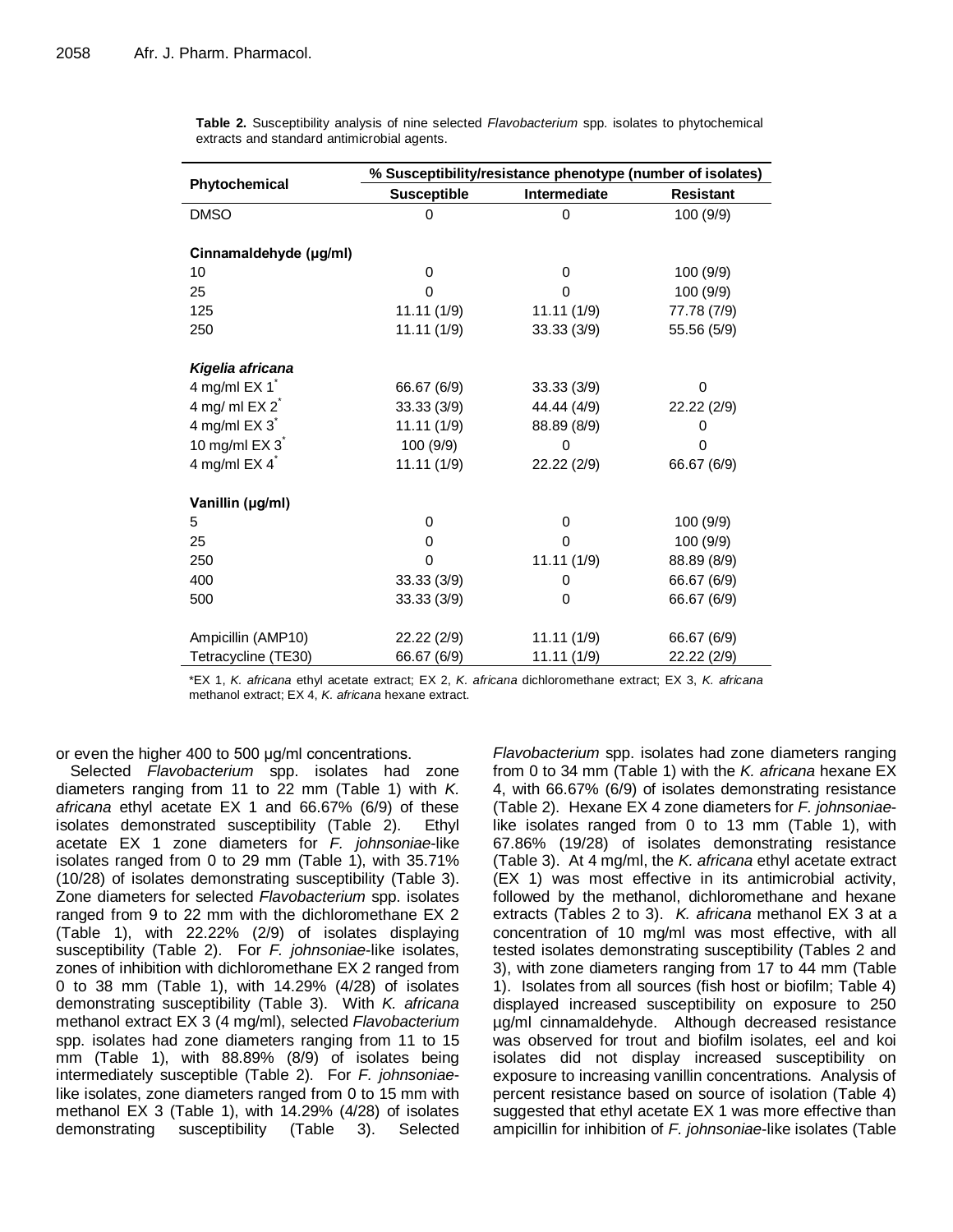|                            |                    | % Susceptibility/resistance phenotype (number of isolates) |                  |  |  |
|----------------------------|--------------------|------------------------------------------------------------|------------------|--|--|
| Phytochemical              | <b>Susceptible</b> | Intermediate                                               | <b>Resistant</b> |  |  |
| <b>DMSO</b>                | 0                  | 0                                                          | 100 (28/28)      |  |  |
|                            |                    |                                                            |                  |  |  |
| Cinnamaldehyde (µg/ml)     |                    |                                                            |                  |  |  |
| 10                         | $\Omega$           | 0                                                          | 100 (28/28)      |  |  |
| 25                         | $\Omega$           | 0                                                          | 100 (28/28)      |  |  |
| 125                        | 3.57(1/28)         | 3.57(1/28)                                                 | 92.86 (26/28)    |  |  |
| 250                        | 25 (7/28)          | 7.14(2/28)                                                 | 67.86 (19/28)    |  |  |
|                            |                    |                                                            |                  |  |  |
| Kigelia africana           |                    |                                                            |                  |  |  |
| 4 mg/ml EX 1               | 35.71 (10/28)      | 57.14 (16/28)                                              | 7.14(2/28)       |  |  |
| 4 mg/ml $EX 2^*$           | 14.29 (4/28)       | 50 (14/28)                                                 | 35.71 (10/28)    |  |  |
| 4 mg/ml EX 3 <sup>*</sup>  | 14.29 (4/28)       | 60.71 (17/28)                                              | 25 (7/28)        |  |  |
| 10 mg/ml EX 3              | 100 (28/28)        | 0                                                          | 0                |  |  |
| 4 mg/ml $EX 4^"$           | 0                  | 32.14 (9/28)                                               | 67.86 (19/28)    |  |  |
|                            |                    |                                                            |                  |  |  |
| Vanillin (µg/ml)           |                    |                                                            |                  |  |  |
| 5                          | $\Omega$           | 0                                                          | 100 (28/28)      |  |  |
| 25                         | 0                  | 0                                                          | 100 (28/28)      |  |  |
| 250                        | 0                  | 7.14(2/28)                                                 | 92.86 (26/28)    |  |  |
| 400                        | 7.14(2/28)         | 7.14(2/28)                                                 | 85.71 (24/28)    |  |  |
| 500                        | 10.71 (3/28)       | 3.57(1/28)                                                 | 85.71 (24/28)    |  |  |
| <b>Ampicillin (AMP10)</b>  |                    | 25 (7/28)                                                  | 46.43 (13/28)    |  |  |
|                            | 28.57 (8/28)       |                                                            |                  |  |  |
| <b>Tetracycline (TE30)</b> | 75 (21/28)         | 10.71 (3/28)                                               | 14.29 (4/28)     |  |  |

**Table 3.** Susceptibility analysis of 28 *F. johnsoniae*-like isolates to phytochemical extracts and standard antimicrobial agents.

\*EX 1, *K. africana* ethyl acetate extract; EX 2, *K. africana* dichloromethane extract; EX 3, *K. africana*  methanol extract; EX 4, *K. africana* hexane extract.

3). The hexane EX 4 was the least effective with no isolates, irrespective of source, demonstrating complete susceptibility (Tables 2 to 4).

Compared to 4 mg/ml methanol EX 3, 10 mg/ml of methanol extract EX 3 was more effective than ampicillin and tetracycline, against *F. johnsoniae*-like isolates, irrespective of isolation source.

Based on zones of inhibition obtained with phytochemicals and standard antimicrobial agents, the RAIs were determined (Table 5). An extract was considered effective against an isolate if the RAI was  $\geq$  1 (Table 6). Ampicillin was regarded as a poor standard for comparison since 46.43% (13/28) of the study isolates exhibited resistance (Table 3). The percentage of selected *Flavobacterium* spp. and *F. johnsoniae*-like isolates demonstrating RAIs ≥ 1 is indicated in Table 6.

Relative to ampicillin, 125 and 250 µg/ml cinnamaldehyde RAIs of selected *Flavobacterium* spp. isolates ranged from 0 to 0.750 and 0 to 0.833 (Table 5), while those of *F. johnsoniae*-like isolates ranged from 0 to 2.308 and 0 to 2.885 (Table 5), respectively. Relative to tetracycline, 125 and 250 µg/ml cinnamaldehyde RAIs ranged from 0 to 1.071 and 0 to 1.551 for *F. johnsoniae*like isolates (Table 5). With 250 and 500 µg/ml vanillin, RAIs of selected *Flavobacterium* spp. isolates ranged from 0 to 1.125 and 0 to 1.385 (Table 5), while those of *F. johnsoniae*-like isolates ranged from 0 to 0.667 and 0 to 1.192, relative to ampicillin. Relative to tetracycline, 250 and 500 µg/ml vanillin RAIs ranged from 0 to 0.563 and 0 to 1.063 for selected *Flavobacterium* spp. isolates and from 0 to 0.563 and 0 to 0.846 for *F. johnsoniae*-like isolates (Table 5).

RAIs ranging from 0 to 2.250, relative to ampicillin, were obtained with ethyl acetate EX 1 for selected *Flavobacterium* spp. isolates, while RAIs with tetracycline ranged from 0 to 1.286 (Table 5). For dichloromethane EX 2 relative to ampicillin, RAIs for selected *Flavobacterium* spp. Isolates ranged from 0 to 2, while those relative to tetracycline ranged from 0 to 1.048 (Table 5). With 4 mg/ml methanol EX 3, RAIs for selected *Flavobacterium* spp. isolates ranged from 0 to 1.883 (Table 5), while EX 3-tetracycline RAIs were between 0.286 to 1.300 (Table 5). 10 mg/ml methanol EX 3 ampicillin RAIs for selected *Flavobacterium* spp. isolates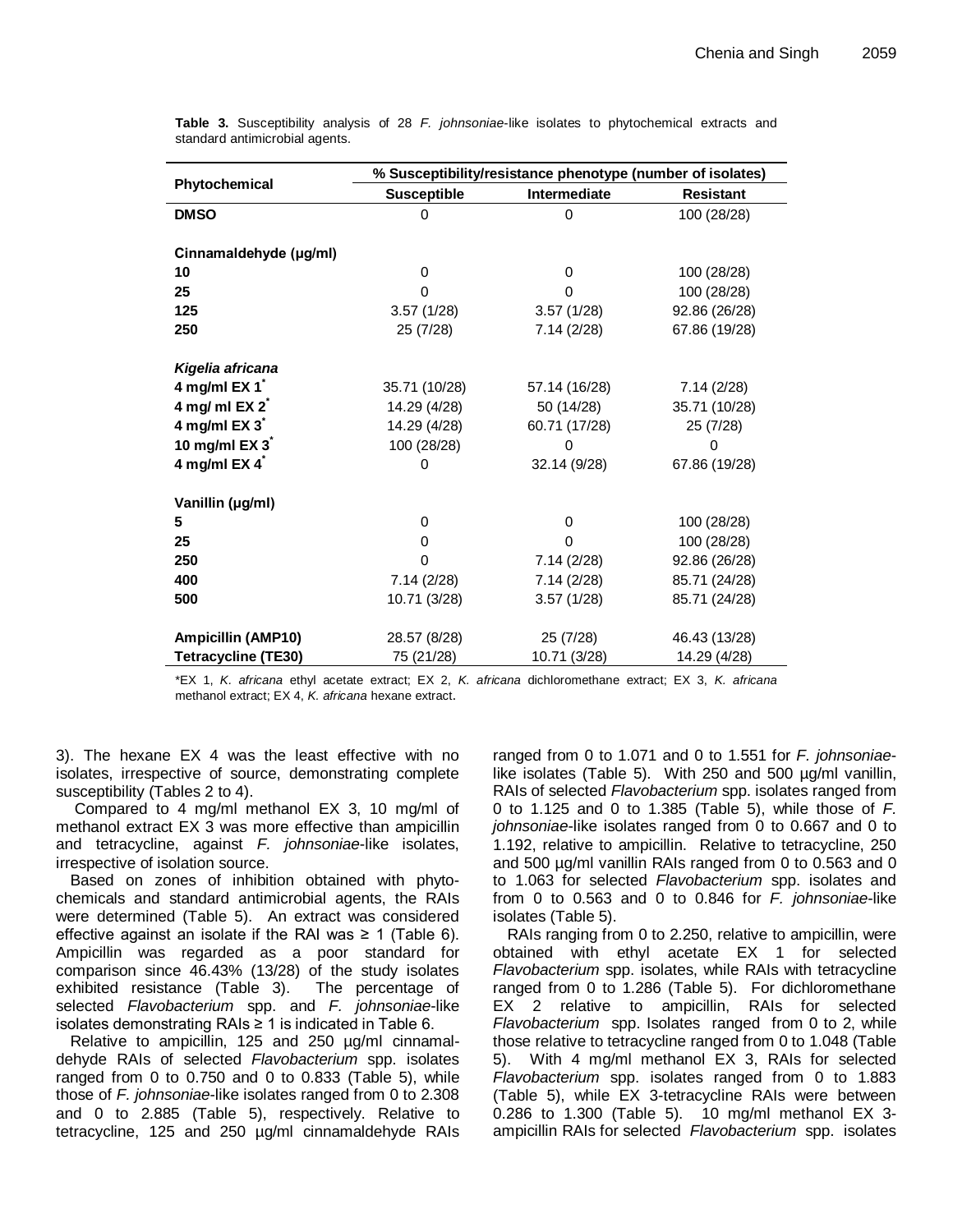| <b>Source</b>    | C 125*      | C 250*       | $V 250^{\circ}$ | V 500 $^{\circ}$ | EX 1*     | EX 2*        | EX 3         | EX 3 (10 mg/ml) <sup>*</sup> | EX 4*        | AMP10 <sup>*</sup> | <b>TE30</b> * |
|------------------|-------------|--------------|-----------------|------------------|-----------|--------------|--------------|------------------------------|--------------|--------------------|---------------|
| Trout (n = 12)   | 100 (12/12) | 66.67 (8/12) | 91.67 (11/12)   | 83.33 (10/12)    |           | 16.67 (2/12) | 33.33 (4/12) |                              | 66.67 (8/12) | 58.33 (7/12)       | 8.33(1/12)    |
| Eel (n = $7'$    | 85.71 (6/7) | 71.43 (5/7)  | 85.71 (6/7)     | 85.71 (6/7)      | 28.6(2/7) | 71.43 (5/7)  | 14.29 (1/7)  |                              | 57.14(4/7)   | 57.14 (4/7)        | 28.57 (2/7)   |
| Koi (n = $6$ )   | 100(6/6)    | 83.33 (5/6)  | 100(6/6)        | 100(6/6)         |           | 50(3/6)      | 33.33(2/6)   |                              | 100(6/6)     |                    | 16.67 (1/6)   |
| Biofilm (n<br>3) | 66.67 (2/3) | 33.33(1/3)   | 100(3/3)        | 66.67 (2/3)      |           |              |              |                              | 33.33(1/3)   | 66.67 (2/3)        | 0             |

**Table 4.** Percentages of resistance of *F. johnsoniae*-like isolates to cinnamaldehyde, vanillin, four *Kigelia africana* fruit extracts, ampicillin and tetracycline, are represented based on isolation source.

\*C 125, Cinnamaldehyde 125 μg/ml; C 250, Cinnamaldehyde 250 μg/ml; V 250, vanillin 250 μg/ml; V 500, vanillin 500 μg/ml; EX 1, 4 mg/ml *K. africana* ethyl acetate extract; EX 2, 4 mg/ml *K. africana* dichloromethane extract; EX 3, 4 and 10 mg/ml *K. africana* methanol extract; EX 4, 4 mg/ml *K. africana* hexane extract; AMP10, 10 µg/ml ampicillin; TE30, 30 µg/ml tetracycline.

Table 5. Activity indices of cinnamaldehyde, vanillin and four crude *K. africana* fruit extracts, relative to the standard antimicrobial agents, ampicillin (AMP10) and tetracycline (TE30), against *Flavobacterium* spp. Isolates.

|                                     |                  | <b>Activity index AMP10</b> |       |                  |          |       |       | <b>Activity index TE30</b> |                     |       |                 |          |       |       |
|-------------------------------------|------------------|-----------------------------|-------|------------------|----------|-------|-------|----------------------------|---------------------|-------|-----------------|----------|-------|-------|
| <b>Isolates</b>                     | C <sub>250</sub> | $V$ 500 $V$                 | EX 1  | $EX 2^{\degree}$ | EX 3     | EX 3  | EX 4  | C <sub>250</sub>           | $V$ 500 $\tilde{C}$ | EX 1  | EX <sub>2</sub> | $EX 3^*$ | EX 3  | EX 4  |
| F. aquatile ATCC 11947 <sup>T</sup> | 0.000            | 0.000                       | 0.000 | 0.000            | $\Omega$ | 0.000 | 0.000 | 0.267                      | 0.267               | 0.600 | 0.600           | 0.433    | 0.767 | 0.300 |
| F. columnare C#2                    | 0.304            | 0.370                       | 0.478 | 0.478            | 0.261    | 0.652 | 0.239 | 0.333                      | 0.405               | 0.524 | 0.524           | 0.286    | 0.714 | 0.262 |
| F. flevense ATCC 27944              | 0.000            | 1.125                       | 2.250 | 2.000            | 1.500    | 3.250 | 1.250 | 0.000                      | 0.360               | 0.720 | 0.640           | 0.480    | 1.040 | 0.400 |
| F. johnsoniae NCIMB 110546(a)       | 0.000            | 0.000                       | 0.000 | 0.000            | 0.000    | 0.000 | 0.000 | 0.688                      | 1.063               | 0.938 | 0.875           | 0.750    | 1.375 | 0.813 |
| F. johnsoniae NCIMB 110546(b)       | 0.833            | 0.375                       | 0.708 | 0.583            | 0.500    | 1.083 | 1.417 | 0.588                      | 0.265               | 0.500 | 0.412           | 0.353    | 0.817 | 1.000 |
| F. johnsoniae ATCC 17061            | 0.000            | 1.385                       | 1.154 | 0.923            | 1.077    | 1.923 | 0.000 | 0.000                      | 0.643               | 0.536 | 0.429           | 0.500    | 0.893 | 0.000 |
| F. pectinovorum ATCC 19366          | 0.000            | 0.000                       | 0.000 | 0.000            | 1.500    | 0.000 | 0.000 | 0.600                      | 0.000               | 0.650 | 0.500           | 0.750    | 1.100 | 0.000 |
| F. psychrophilum ATCC 49510         | 0.000            | 0.000                       | 2.250 | 1.833            | 1.833    | 3.333 | 0.000 | 0.000                      | 0.000               | 1.286 | 1.048           | 1.048    | 1.905 | 0.000 |
| F. psychrophilum FPC830             | 0.000            | 0.000                       | 0.000 | 0.000            | 0.000    | 0.000 | 0.000 | 0.000                      | 0.800               | 1.100 | 0.900           | 1.300    | 1.900 | 0.000 |
|                                     |                  |                             |       |                  |          |       |       |                            |                     |       |                 |          |       |       |
| YO12                                | 0.000            | 0.750                       | 1.042 | 0.917            | 0.833    | 1.917 | 0.750 | 0.000                      | 0.300               | 0.417 | 0.367           | 0.333    | 0.767 | 0.300 |
| <b>YO15</b>                         | 2.714            | 1.107                       | 0.893 | 0.929            | 0.857    | 2.143 | 0.786 | 1.551                      | 0.633               | 0.510 | 0.531           | 0.490    | 1.224 | 0.449 |
| <b>YO19</b>                         | 0.000            | 0.000                       | 1.350 | 0.900            | 0.550    | 1.700 | 0.000 | 0.000                      | 0.000               | 0.667 | 0.444           | 0.272    | 0.840 | 0.000 |
| YO20                                | 0.000            | 0.235                       | 0.529 | 0.353            | 0.324    | 0.647 | 0.265 | 0.000                      | 0.444               | 1.000 | 0.667           | 0.611    | 1.222 | 0.500 |
| YO21                                | 0.000            | 0.615                       | 0.846 | 1.077            | 0.769    | 1.962 | 0.000 | 0.000                      | 0.421               | 0.579 | 0.737           | 0.526    | 1.342 | 0.000 |
| YO26                                | 0.000            | 0.000                       | 0.793 | 0.793            | 0.828    | 1.552 | 0.759 | 0.000                      | 0.000               | 0.460 | 0.460           | 0.480    | 0.900 | 0.440 |
| YO34                                | 0.750            | 0.000                       | 1.156 | 0.688            | 0.688    | 1.844 | 0.000 | 0.407                      | 0.000               | 0.627 | 0.373           | 0.373    | 1.000 | 0.000 |
| YO35                                | 0.000            | 0.000                       | 2.522 | 3.304            | 0.870    | 3.826 | 0.000 | 0.000                      | 0.000               | 0.935 | 1.226           | 0.323    | 1.419 | 0.000 |
| YO38                                | 0.880            | 0.000                       | 0.840 | 0.880            | 0.880    | 1.960 | 0.800 | 0.564                      | 0.000               | 0.538 | 0.564           | 0.564    | 1.256 | 0.513 |
| <b>YO45</b>                         | 0.769            | 0.615                       | 1.000 | 0.923            | 0.769    | 2.154 | 0.846 | 0.476                      | 0.381               | 0.619 | 0.571           | 0.476    | 1.333 | 0.524 |
| YO49                                | 0.000            | 0.000                       | 0.815 | 0.667            | 0.889    | 2.000 | 0.000 | 0.000                      | 0.000               | 0.550 | 0.450           | 0.600    | 1.350 | 0.000 |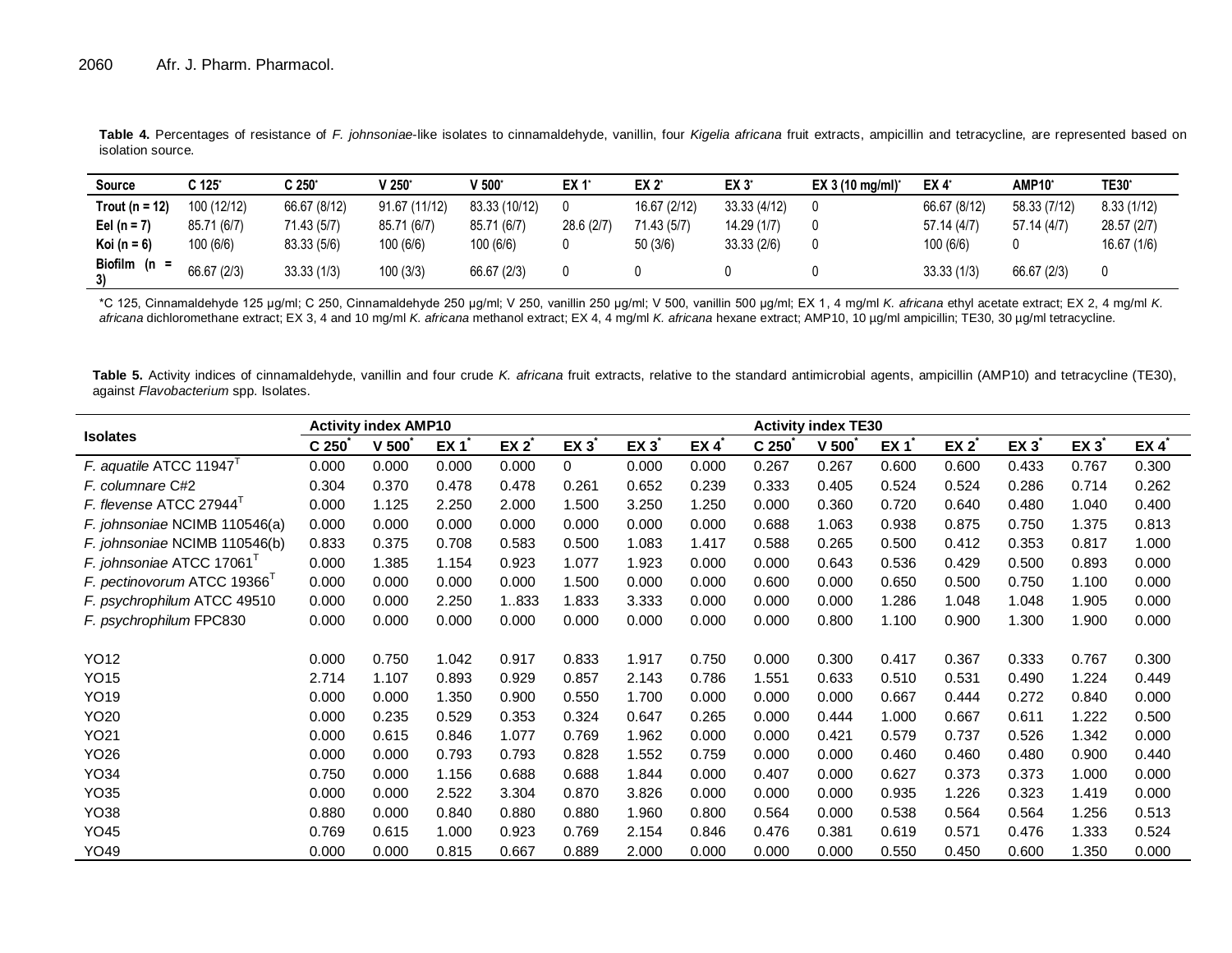**Table 5.** Contd.

| YO50        | 0.000 | 0.000 | 0.000 | 0.000 | 0.000 | 0.000 | 0.000 | 0.000 | 0.000 | 1.100 | 0.900 | 200.ا | 2.000 | 000. ا |
|-------------|-------|-------|-------|-------|-------|-------|-------|-------|-------|-------|-------|-------|-------|--------|
| YO51        | 0.000 | 0.000 | 0.000 | 0.000 | 0.000 | 0.000 | 0.000 | 1.269 | 0.846 | 0.577 | 0.481 | 0.577 | 1.077 | 0.500  |
| YO52        | 0.000 | 0.000 | 0.469 | 0.408 | 0.449 | 0.959 | 0.000 | 0.000 | 0.000 | 0.821 | 0.714 | 0.786 | .679  | 0.000  |
| YO53        | 0.000 | 0.000 | 0.710 | 0.581 | 0.000 | 1.871 | 0.645 | 0.000 | 0.000 | 0.524 | 0.429 | 0.000 | .381  | 0.476  |
| YO54        | 0.000 | 0.000 | 1.179 | .333  | 0.718 | 1.487 | 0.000 | 0.000 | 0.000 | 0.979 | 1.106 | 0.596 | .234  | 0.000  |
| YO55        | 0.000 | 0.000 | 1.303 | 0.606 | 0.788 | 1.727 | 0.545 | 0.000 | 0.000 | 0.956 | 0.444 | 0.578 | .267  | 0.400  |
| YO56        | 0.842 | 0.000 | .000  | 0.684 | 0.421 | 2.000 | 0.526 | 0.842 | 0.000 | 1.000 | 0.684 | 0.421 | 2.000 | 0.526  |
| <b>YO57</b> | 0.000 | 0.000 | 0.000 | 0.000 | 0.000 | 0.000 | 0.000 | 1.286 | 0.686 | 0.571 | 0.000 | 0.857 | 1.314 | 0.629  |
| YO59        | 0.000 | 0.000 | 0.000 | 0.000 | 0.000 | 0.000 | 0.000 | 0.000 | 0.000 | 0.000 | 0.000 | 1.500 | l.850 | 0.000  |
| YO60        | 0.000 | 0.000 | 0.000 | 0.000 | 0.000 | 0.000 | 0.000 | 0.000 | 0.000 | 0.821 | 0.607 | 0.929 | 1.643 | 0.000  |
| YO61        | 0.000 | 0.000 | 0.000 | 0.000 | 0.000 | 0.000 | 0.000 | 0.000 | 0.000 | 0.628 | 0.442 | 0.698 | 1.140 | 0.605  |
| YO62        | 0.895 | 0.000 | 0.921 | 0.632 | 0.684 | 1.368 | 0.632 | 0.548 | 0.000 | 0.565 | 0.387 | 0.419 | 0.839 | 0.387  |
| YO63        | 0.000 | 0.500 | 0.639 | 0.417 | 0.778 | 1.250 | 0.500 | 0.000 | 0.375 | 0.479 | 0.313 | 0.583 | 0.938 | 0.375  |
| YO64        | 0.000 | 0.529 | 0.941 | 0.794 | 0.588 | 1.647 | 0.529 | 0.000 | 0.290 | 0.516 | 0.435 | 0.323 | 0.903 | 0.290  |
| YO65        | 2.885 | 1.192 | 0.846 | 1.000 | 0.923 | 1.615 | 1.000 | 1.339 | 0.554 | 0.393 | 0.464 | 0.429 | 0.750 | 0.464  |
| YO66        | 0.000 | 0.581 | 0.903 | 1.032 | 0.903 | 1.677 | 0.710 | 0.000 | 0.563 | 0.875 | 1.000 | 0.875 | 1.625 | 0.688  |
| YO67        | 0.000 | 0.000 | 0.000 | 0.000 | 0.000 | 0.000 | 0.000 | 0.635 | 0.346 | 0.442 | 0.404 | 0.500 | 0.904 | 0.000  |

\*C 250, Cinnamaldehyde 250 μg/ml; V 500, vanillin 500 μg/ml; EX 1, 4 mg/ml *K. africana* ethyl acetate extract; EX 2:, 4 mg/ml *K. africana* dichloromethane extract; EX 3, 4 and 10 mg/ml *K. africana* methanol extract; EX 4, 4 mg/ml *K. africana* hexane extract; AMP10, 10 µg/ml ampicillin; TE30, 30 µg/ml tetracycline.

ranged from 0 to 3.333, while EX 3-tetracycline RAIs were between 0.714 to 1.905 (Table 5). For the hexane EX 4, ampicillin RAIs ranged from 0 to 1.417, while tetracycline RAIs ranged from 0 to 1 (Table 5).

For *F. johnsoniae*-like isolates, RAIs for ethyl acetate EX 1 relative to ampicillin ranged from 0 to 2.522, while relative to tetracycline, RAIs ranged from 0 to 1.100 (Table 5). For dichloromethane EX 2, relative to ampicillin, RAIs of 0 to 3.304 were obtained, while those relative to tetracycline were between 0 to 1.226 (Table 5). With 4 mg/ml methanol EX 3, RAIs ranged from 0 to 0.923 (Table 5) relative to ampicillin, while relative to tetracycline, RAIs ranged from 0 to 1.200. Methanol EX 3 (10 mg/ml)-ampicillin RAIs for *F. johnsoniae*-like isolates ranged from 0 to

3.826, while EX 3-tetracycline RAIs were between 0 and 2 (Table 5). For *F. johnsoniae*-like isolates, RAIs for hexane EX 4 relative to ampicillin were between 0 and 1, while relative to tetracycline, RAIs ranged from 0 to 1 (Table 5). The 10 mg/ml *K. africana* methanol extract (EX 3) appeared to be the most effective with RAIs  $\geq$  1 for 71.43% (20/28) of *F. johnsoniae*-like isolates and for 55.56% (5/9) of selected *Flavobacterium* spp. isolates, when compared to tetracycline (Table 6).

#### **DISCUSSION**

Common treatments of *Flavobacterium*associated infections include bath treatment with chemicals such as copper sulfate and potassium

permanganate in response to epizootics or the inclusion of antimicrobial agents such as oxytetracycline and related compounds in fish feed (prophylactic treatment). However, their efficacy is impacted by water quality variables, they are highly phytotoxic, they have a broad-spectrum toxicity, consequently also killing beneficial organisms, and most importantly, the bioaccumulation of these compounds in the environment and fish tissue is problematic (Schrader, 2008). Although a number of antimicrobial agents are used as feed additives, prophylactically or therapeutically, the increasing incidence of drug-resistant pathogens, zoonoses, accumulation of antimicrobial agents in both fish and the environment and horizontal gene transfer of antimicrobial resistance determinants suggest the need for alternative, sustainable,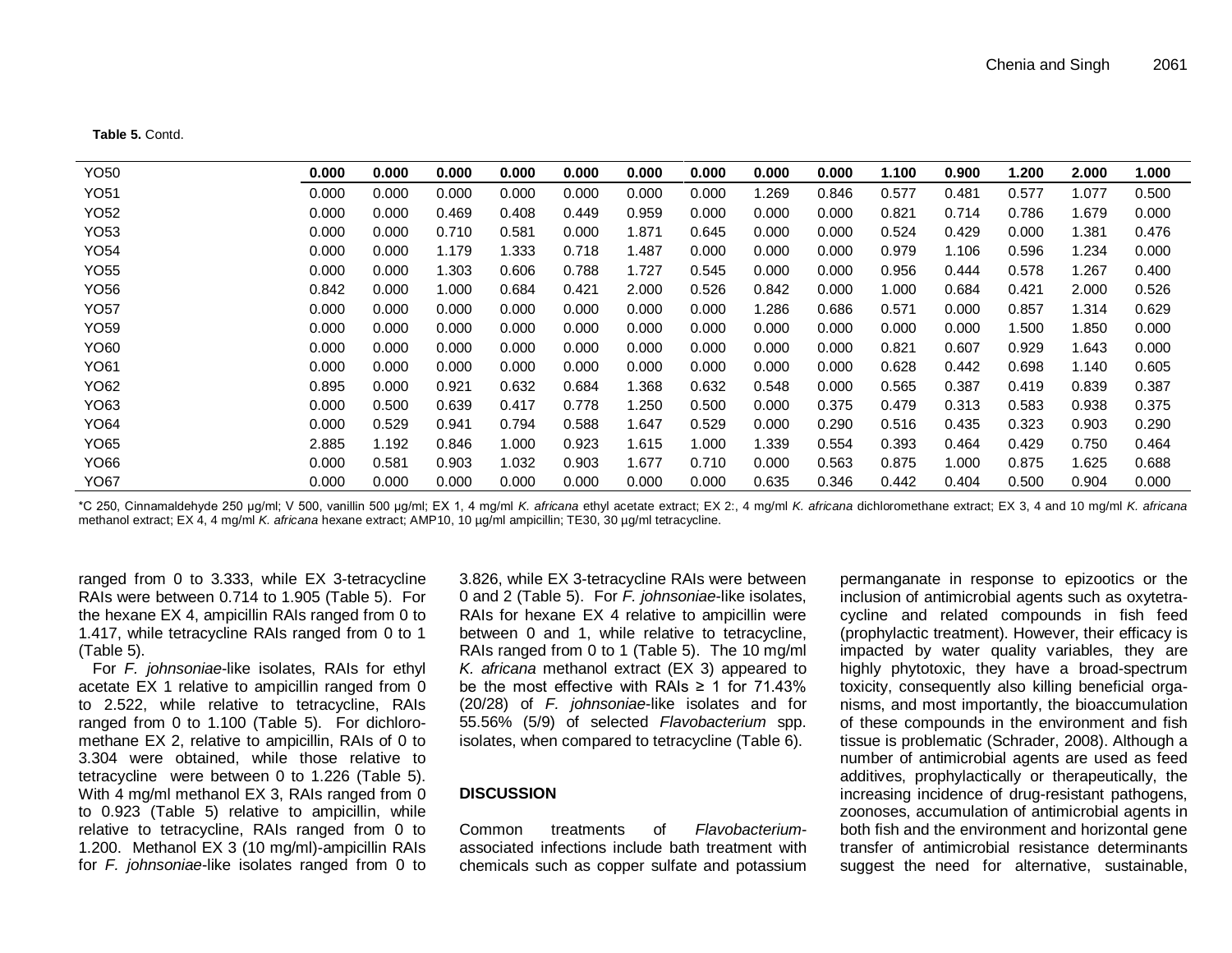**Table 6.** Percent of isolates with activity indices ≥ 1 for cinnamaldehyde, vanillin and *K. africana* extracts relative to ampicillin (AMP10) and tetracycline (TE30).

|                           | % of isolates with activity indices $\geq 1$ |                            |                           |                    |  |  |  |  |  |  |  |
|---------------------------|----------------------------------------------|----------------------------|---------------------------|--------------------|--|--|--|--|--|--|--|
| <b>Compounds</b>          |                                              | F. johnsoniae-like         | Flavobacterium spp.       |                    |  |  |  |  |  |  |  |
|                           | <b>Ampicillin (AMP10)</b>                    | <b>Tetracycline (TE30)</b> | <b>Ampicillin (AMP10)</b> | Tetracycline(TE30) |  |  |  |  |  |  |  |
| 125 µg/ml cinnamaldehyde  | 3.57(1/28)                                   | 3.57(1/28)                 | 0                         |                    |  |  |  |  |  |  |  |
| 250 µg/ml cinnamaldehyde  | 7.41 (2/28)                                  | 14.29 (4/28)               | 0                         |                    |  |  |  |  |  |  |  |
| 250 µg/ml vanillin        |                                              |                            | 22.22(2/9)                |                    |  |  |  |  |  |  |  |
| 400 µg/ml vanillin        | 7.41 (2/28)                                  | 0                          | 22.22(2/9)                |                    |  |  |  |  |  |  |  |
| 500 µg/ml vanillin        | 7.41(2/28)                                   | O                          | 22.22 (2/9)               | 11.11(1/9)         |  |  |  |  |  |  |  |
| 4 mg/ml K. africana EX 1  | 28.57 (8/28)                                 | 10.71 (3/28)               | 33.33(3/9)                | 22.22(2/9)         |  |  |  |  |  |  |  |
| 4 mg/ml K. africana EX 2  | 14.29 (4/28)                                 | 10.71 (3/28)               | 22.22(2/9)                | 11.11(1/9)         |  |  |  |  |  |  |  |
| 4 mg/ml K. africana EX 3  |                                              | 7.14(2/28)                 | 33.33(3/9)                | 22.22(2/9)         |  |  |  |  |  |  |  |
| 10 mg/ml K. africana EX 3 | 67.86 (19/28)                                | 71.43 (20/28)              | 44.44 (4/9)               | 55.56 (5/9)        |  |  |  |  |  |  |  |
| 4 mg/ml K. africana EX 4  | 3.57(1/28)                                   | 3.57(1/28)                 | 22.22 (2/9)               | 11.11(1/9)         |  |  |  |  |  |  |  |

\*EX 1: 4 mg/ml *K. africana* ethyl acetate extract; EX 2: 4 mg/ml *K. africana* dichloromethane extract; EX 3: 4 and 10 mg/ml *K. africana* methanol extract; EX 4: 4 mg/ml *K. africana* hexane extract; AMP10: 10 µg/ml ampicillin; and TE30: 30 µg/ml tetracycline.

cost-economic and environmentally-friendly therapeutic options (Chakraborty and Hancz, 2011). Phytochemicals are thus being investigated as alternative therapeutic options for the treatment of *Flavobacterium*-associated infections in aquaculture (Rattanchaikunsopon and Phumkhachorn, 2009, 2010; Seong Wei et al., 2009). Castro et al. (2008) observed that *F. columnare* was the microorganism most susceptible to majority of the 46 tested methanolic Brazilian plant extracts, in comparison to *Aeromonas hydrophila* and *Streptococcus agalactiae* isolates.

The majority of isolates in the present study were susceptible to tetracycline while displaying resistance to ampicillin, which was expected because of the presence of chromosomal β-lactamases (Naas et al., 2003). *F. johnsoniae*-like and selected *Flavobacterium* spp. isolates appeared to be resistant to 10 to 125 µg/ml cinnamaldehyde, although an increase in susceptibility was observed with 250 µg/ml cinnamaldehyde. This is in agreement with Chang et al. (2001) who observed that *Cinnamomum osmophloeum* essential oil extract B with 76% cinnamaldehyde had excellent antibacterial activity against diverse Gram-negative and Gram-positive bacteria at 250 to 1000 µg/ml concentrations. Ooi et al. (2006) also observed that cinnamaldehyde inhibited both Gramnegative and Gram-positive bacteria at concentrations from 75 to 600 µg/ml. Cinnamaldehyde appeared to work in a concentration-dependent manner, so concentrations >250 µg/ml could potentially demonstrate increased inhibitory activity against *F. johnsoniae*-like isolates. An added advantage is that cinnamaldehyde is a legally registered flavouring and foodstuff with international food safety organisations (Zhou et al., 2007), making its potential application in aquaculture more acceptable.

At 5 and 25 µg/ml, vanillin did not inhibit study isolates.

Exposure to 250 µg/ml of vanillin was not significantly inhibitory in the present study with 92.86% of isolates displaying resistance. Kappachery et al. (2010) and Ponnusamy et al. (2009) also observed that vanillin did not have an antimicrobial effect against *A. hydrophila* at concentrations ranging from 63 to 250 µg/ml but rather inhibited quorum sensing and biofilm development. Fitzgerald et al. (2004) observed that vanillin had a time of exposure, concentration and species-specific dependency to its antimicrobial activity. In this light, exposure to 400 to 500 µg/ml vanillin reduced resistance of isolates in the present study to 85.71%.

Ripe or unripe *K. africana* fruits are often dried and powdered and applied directly or in topical preparations to treat a variety of skin, digestive and genito-urinary tract infections (Grace et al., 2002). A furanone derivative, eleven iridoids, 3b, 19a-dihydroxyurs-12-ene-28oic acid, caffeic acid, chlorgeric acid, and 6-*p*-coumaroyl-sucrose, together with a diverse group of phenylpropanoid and phenylethanoid derivatives and a flavonoid glycoside, have been isolated from the fruit (Saini et al., 2009). At 4 mg/ml, extract antibacterial efficacy decreased in the following order: ethyl acetate > methanol > dichloromethane > hexane. According to Grace et al. (2002), the antibacterial activity of *K. africana* fruits against Gram-positive and Gram-negative bacteria was due to a mixture of three fatty acids in an ethyl acetate fruit extract. In the present study, 4 mg/ml of the ethyl acetate extract (EX 1) moderately inhibited study isolates while the dichloromethane extract (EX 2) proved less effective against study isolates with resistance being displayed by 35.7% of isolates, while the hexane extract (EX 4) was the least effective. While *K. africana* methanol extract (EX 3) demonstrated limited inhibitory activity at 4 mg/ml, exposure to 10 mg/ml was most effective with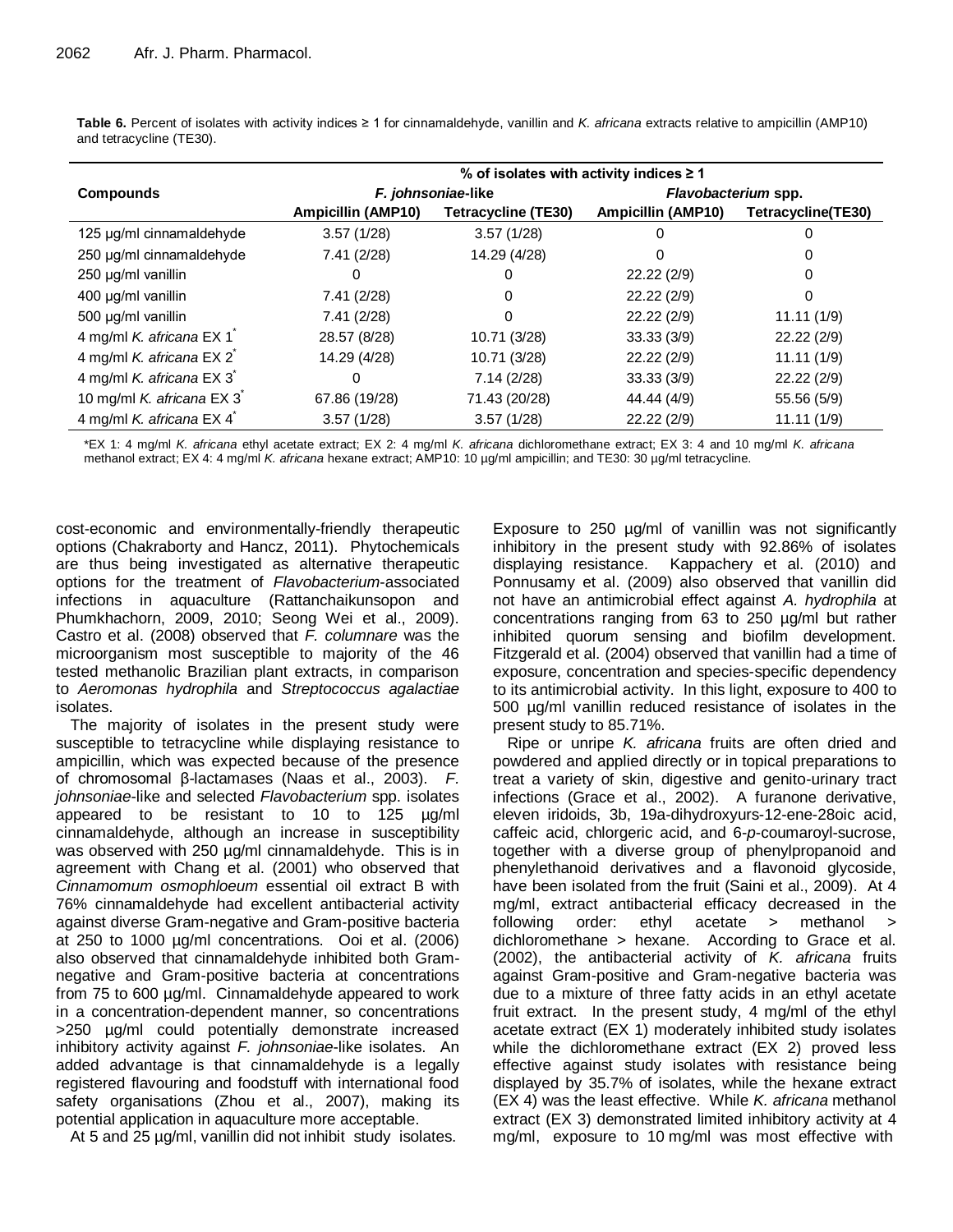100% of isolates displaying susceptibility. This is in keeping with data from Agyare et al. (2013) who obtained MICs of 5.5 and 7.5 µg/ml following challenge of *E. coli* and *Pseudomonas aeruginosa*, respectively, with methanolic *K. africana* leaf and stem bark extracts.

A notable efficacy of the *K. africana* methanolic extract on Gram-negative bacteria has been previously reported (Eldeen and Van Staden, 2007; Jeyachandran and Mahesh, 2007; Shai et al., 2008). This might be a result of methanol being the best solvent for extraction since most phytochemical components are either polar or non-polar and methanol is thus able to solubilise the antibacterial components of medicinal plants (Jeyachandran and Mahesh, 2007). The antibacterial and antifungal activity of methanolic *K. africana* root and fruit extracts might be due to naphthoquinones, kigelinone, iso-pinnatal, dehydro-αlapachone, and lapachol, and the phenylpropanoids, *p*coumaric acid and ferulic acid (Saini et al., 2009). The antimicrobial activity of the crude *K. africana* extracts is most likely the result of the synergistic action of the multiple bioactive compounds found within them.

The susceptibility of bacteria to any given antimicrobial agent may be dependent on the bacterial species or strain, extraction process or mode of action (Rattanachaikunsopon and Phumkhachorn, 2010). Strainand species-specific differences in susceptibility were observed for cinnamaldehyde, vanillin and *K. africana* extracts in this study. *Chryseobacterium* and *Aeromonas* spp. isolates also display differences in their responses to *K. africana* extracts as well as cinnamaldehyde and vanillin (unpublished data).

It appears that 10 mg/ml of the methanolic extract (EX 3) is an alternative to ampicillin and tetracycline as an antimicrobial agent against *F. johnsoniae*-like isolates, while 4 mg/ml of the ethyl acetate EX 1 was more effective than ampicillin. The present study, which is the first examining the efficacy of cinnamaldehyde, vanillin and *K. africana* extracts against *Flavobacterium* spp. isolates indicates that cinnamaldehyde and the *K. africana* ethyl acetate and methanol extracts are promising candidates to be tested for their efficacy in the treatment of *Flavobacterium*-associated fish infections. Dada *et al*. (2010) compared the effect of incorporation of 50 to 200 g *K. africana* fruit meal to one kg fish feed (five isonitrogenous diets) and observed positive effects on fecundity, hatching rate and percentage survival of catfish, *Clarias gariepinus*, following the use of 100 g dried *K. africana* fruit meal/kg feed. Thus, the extract has an important role as fertility enhancer, minimizing the use of synthetic fertility-enhancing drugs, in addition to its antimicrobial effect. The use on catfish indicates the nontoxic nature of the *K. africana* fruit (upto 200 g fruit meal/kg feed) against fish and highlights its potential beneficial application in an aquaculture setting. Further investigations will have to be carried out to ascertain the effects of antimicrobial agent synergy with *K. africana* phytochemical compounds and practical phytotherapy of

infected fish with these phytochemicals.

# **ACKNOWLEDGEMENTS**

This work was funded by a Competitive Support for Unrated Researchers (CSUR) grant to H. Y. Chenia from the National Research Foundation of South Africa (SUR2008060600006). Ms. S. Singh is grateful for funding from the NRF Free-standing bursary programme. The authors are grateful to Dr. Joyce Kiplimo for producing the *K. africana* extracts.

# **ABBREVIATIONS**

**DMSO,** Dimethyl sulfoxide; **EAO,** enriched Anacker and Ordal; **TS,** tryptic soy; **EX 1,** *K. africana* ethyl acetate extract; **EX 2,** *K. africana* dichloromethane extract; **EX 3,** *K. africana* methanol extract; **EX 4,** *K. africana* hexane extract; **MH,** Mueller-Hinton; **AMP10,** ampicillin; **TE30,**  tetracycline; **S,** susceptible; **I,** intermediate; **R,** resistant; **RAI,** relative activity index; **MICs,** minimum inhibitory concentrations.

#### **REFERENCES**

- Agyare C, Dwobeng AS, Agyepong N, Boakye YD, Mensah KB, Ayande PG, Adarkwa-Yiadom M (2013). Antimicrobial, antioxidant, and wound healing properties of *Kigelia africana* (Lam.) Beneth. and *Strophanthus hispidus* DC**.** Adv. Pharmacol. Sci. doi.org/10.1155/2013/692613.
- Basson A, Flemming LA, Chenia HY (2008). Evaluation of adherence, hydrophobicity, aggregation, and biofilm development of *Flavobacterium johnsoniae*-like isolates. Microb. Ecol. 55:1-14.
- Castro SBR, Leal CAG, Freire FR, Carvalho DA, Oliveira DF, Figueiredo HCP (2008). Antibacterial activity of plant extracts from Brazil against fish pathogenic bacteria. Braz. J. Microbiol. 39:756-760.
- Chakraborty SB, Hancz C (2011). Application of phytochemicals as immunostimulant, antipathogenic and antistress agents in finfish culture. Rev. Aquacult. 3:103-119.
- Chang S-T, Chen P-F, Chang S-C (2001). Antibacterial activity of leaf essential oils and their constituents from *Cinnamomum osmophloeum*. J. Ethnopharmacol. 77:123-127.
- Chenia HY (2013). Anti-quorum sensing potential of crude *Kigelia africana* fruit extracts. Sensors 13:2802-2817.
- Clark SE, Jude BA, Danner GR, Fekete FA (2009). Identification of a multidrug efflux pump in *Flavobacterium johnsoniae*. Vet. Res. 40:55- 64.
- Clinical and Laboratory Standards Institute (2007). M100**-**S17. Performance Standards for Antimicrobial Susceptibility Testing, 17th informational supplement, vol. 27, No. 1, USA, Wayne, PA.
- Dada AA, Adeparusi EO, Alale OV (2010). Dietary dried *Kigelia africana* fruits meal as fertility enhancer in female *Clarias gariepinus* (BurchelI, 1822). Agric. Biol. J. N. Am. 1:791-795.
- Declercq AM, Boyen F, Van den Broeck W, Bossier P, Karsi A, Haesebrouck Decostere A (2013). Antimicrobial susceptibility pattern of *Flavobacterium columnare* isolates collected worldwide from 17 fish species. J. Fish Dis. 36:45–55.
- Eldeen IMS, Van Staden J (2007). *In vitro* pharmacological investigation of extracts from some trees used in Sudanese traditional medicine. S. Afr. J. Bot. 73:435-440.
- Fitzgerald DJ, Stratford M, Gasson MJ, Ueckert J, Bos A, Norbad A (2004). Mode of antimicrobial action of vanillin against *Escherichia coli*, *Lactobacillus plantarum* and *Listeria innocua*. J. Appl. Microbiol. 97:104-113.